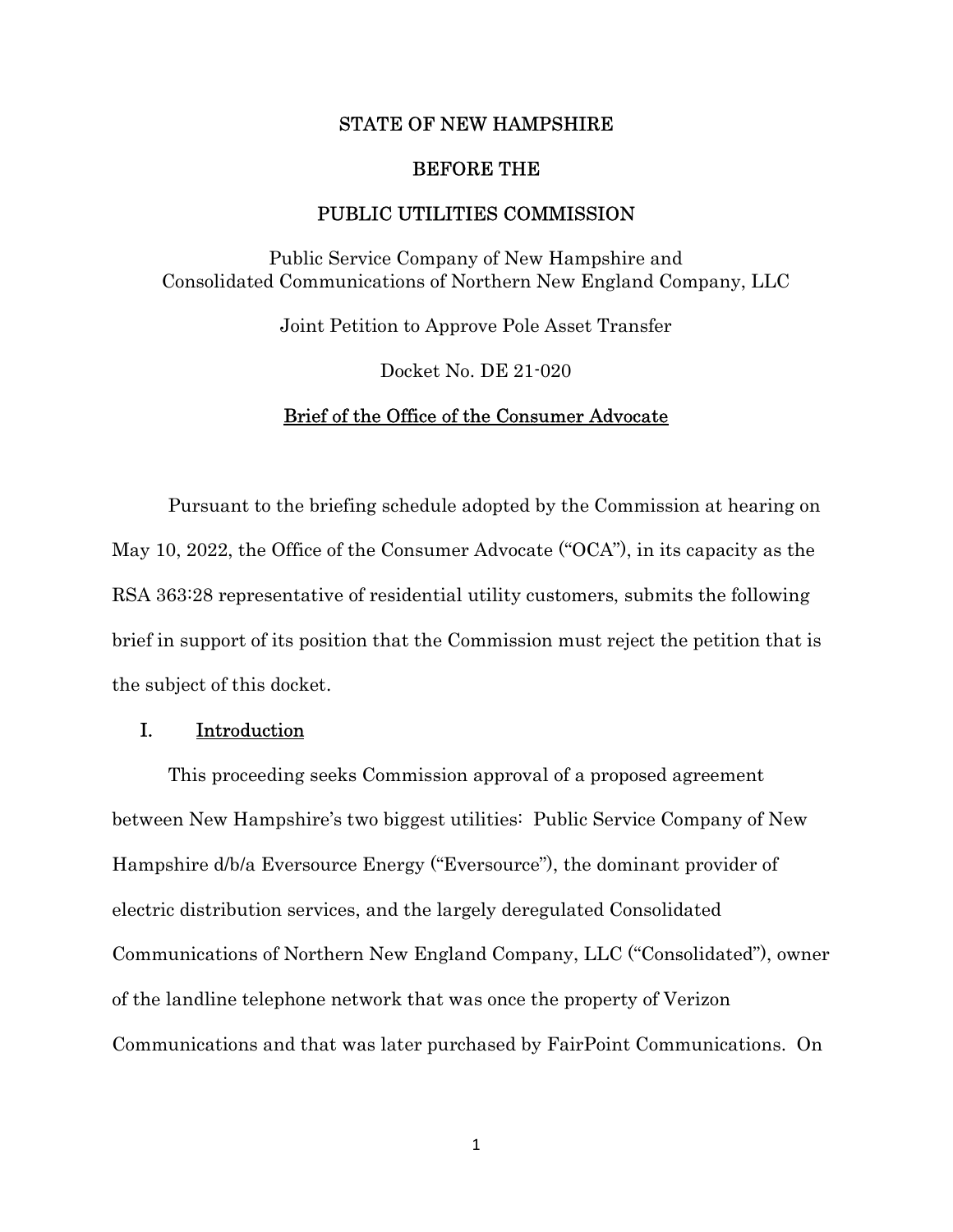terms the petitioners have persuaded the Commission to keep secret in significant part, see Order No. 26,631 (May 24, 2022) (on rehearing of RSA 91-A issues), Eversource proposes to acquire Consolidated's interest in utility poles within the Eversource service territory and resolve an ongoing dispute over Consolidated's obligation to pay for vegetation management associated with those poles. The Commission conducted two days of evidentiary hearings, on March 15, 2022, and May 10, 2022. A review of the evidence adduced during those two days of hearings, including prefiled direct testimony from the joint petitioners as well as the New England Cable and Telecommunications Association ("NECTA") and the Department of Energy ("Department"), leads inexorably to the conclusion that the Commission must reject the petition.

# II. Legal Standard

Notably, when the joint petitioners instituted this proceeding with their initial filing on February 10, 2021 (tab 1), they did not directly state which legal standard or requirement they were invoking. The petition merely seeks approval of the proposed transaction, which by its terms requires the present and future costs of the asset transfer to be borne by Eversource customers rather than Eversource shareholders and indicates (but not until paragraph 12 of the petition) that the proposal "satisfies the standards set forth in RSA 374:30."

This is noteworthy because, although RSA 374 applies to the "transfer or lease" of a utility's "franchise, works, or system, or any part of such franchise, works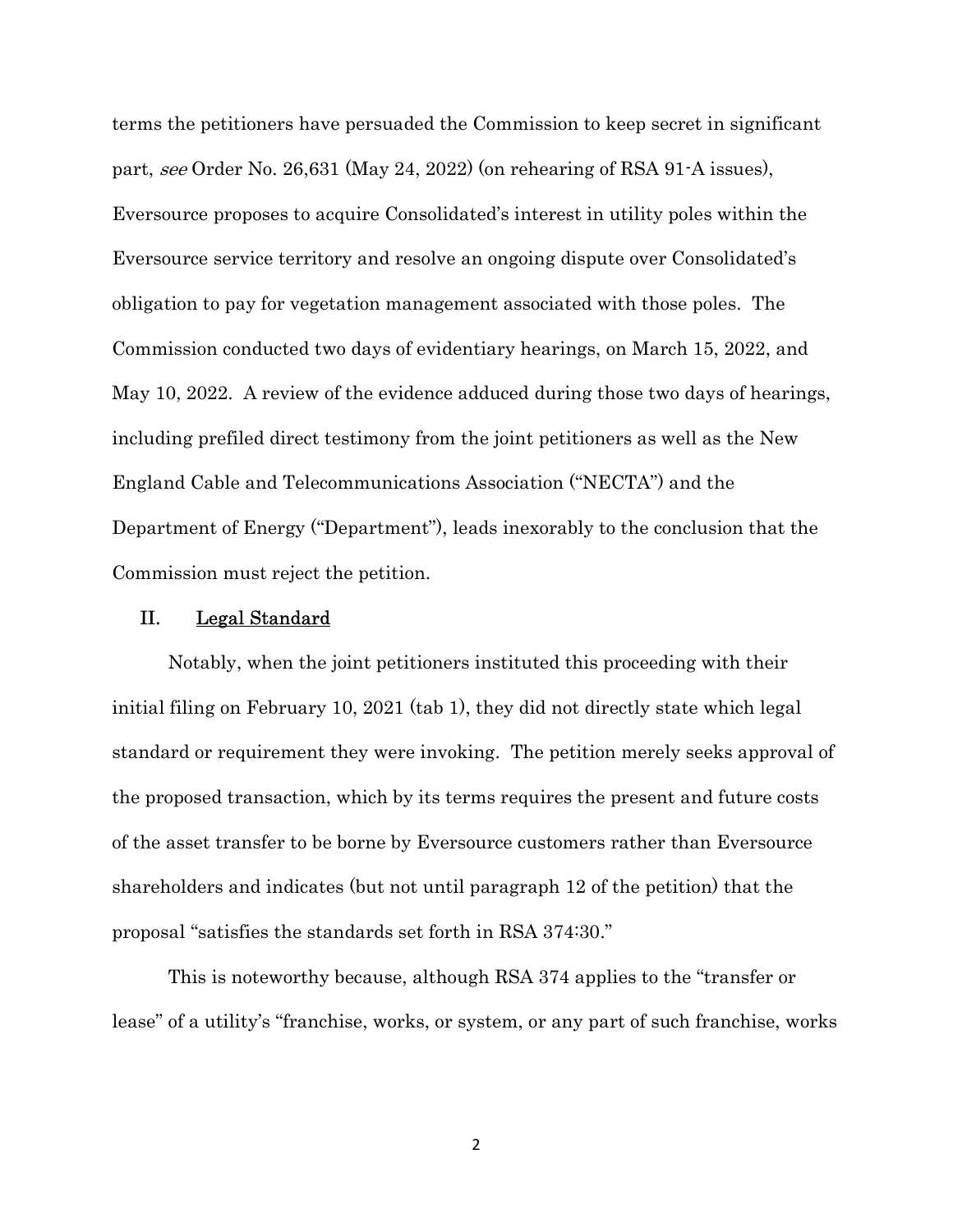or system," RSA 374:30 by its express terms does not apply to "any such transfer, lease, or contract by an excepted local exchange carrier." Consolidated meets the definition of "excepted local exchange carrier" enumerated at RSA 362:7,  $I(c)(1)$ . Therefore, Commission approval is not a legal necessity for Eversource to buy out the pole plant within its New Hampshire territory; the electric distribution company could add these assets to its rate base just as it does every day in the ordinary course of business as it updates and replaces the assets that are used and useful in the provision of service to the public.

What Eversource apparently does consider a necessity is Commission approval of guaranteed shareholder recovery of costs incurred in connection with the agreement. See exh. 4 at 4, section 4.4(c) (reciting as a condition precedent to the asset transfer a "final, non-appealable" order of the Commission containing "cost recovery approvals acceptable to Buyer") and petition at 5, paragraph 10 (same); see also tr. 5/10/22 (tab 89) at 77, lines 11-14 (Eversource witness Douglas Horton testifying that "the transaction cannot move forward without . . . a regulatory support mechanism to allow us to get reasonable cost recovery"). No provision of New Hampshire law authorizes a public utility to obtain such a guarantee in these circumstances; such an outcome would amount to the sort of "plenary indemnification" of shareholders by customers that is legally anathema in the Granite State. *See Appeal of Public Service Co. of New Hampshire*, 130 N.H. 748, 755 (1988) (Souter, J.) (contrasting "plenary indemnification" and "reasonable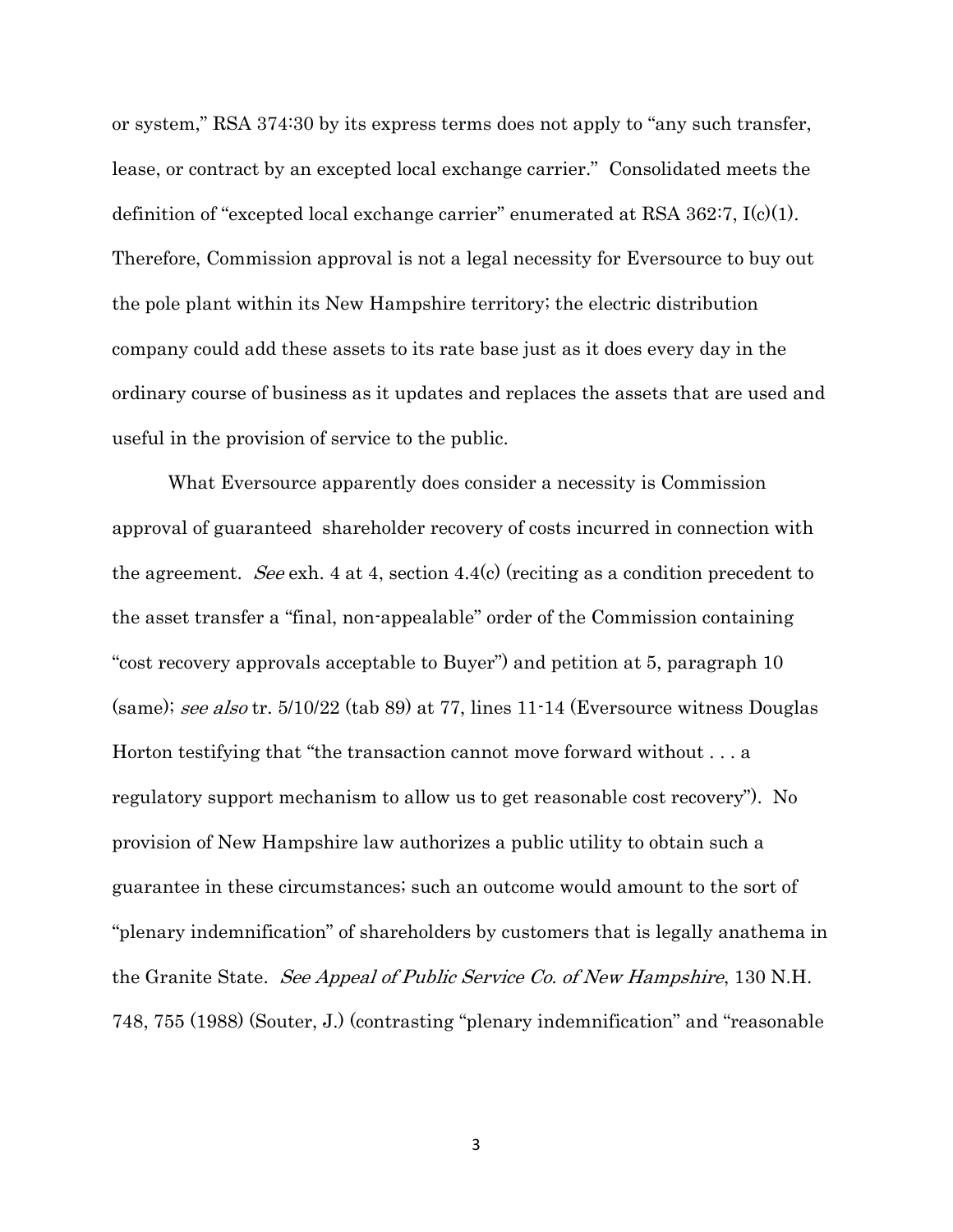rate of return" and noting that ratepayers should never be required to assume the entire risk associated with a utility investment).<sup>1</sup> This fundamental legal flaw in the petition is, in itself, grounds for rejection.

However, assuming arguendo that RSA 374:30 establishes the legal framework applicable here, the joint petitioners have failed to meet the requisite burden of establishing by a preponderance of the evidence that the proposed transaction is "for the public good . . . and not otherwise." The record here is riddled with "otherwise," as is explained *infra*.<sup>2</sup>

 $<sup>1</sup>$  In his written rebuttal testimony as revised between the two hearing dates, Eversource witness</sup> Douglas Horton claims that, assuming approval, transaction costs would be subject to "a complete prudency review" in the Company's next-filed rate case. Exh. 70 at Bates 15, line 10. But Mr. Horton's idea of a "complete prudency review" is odd given that, almost literally in the next pre-filed written breath, he states that Commission approval of the transaction "would indicate a determination of the Commission that the purchase price paid to [Consolidated] and allowed in rate base as part of the Commission's decision in this proceeding would not later be subject to a prudency review." Id. at lines 13-17. "Not later be subject to a prudence review" is an effective paraphrase of "plenary indemnification."

At the May 10 hearing, Mr. Horton provided further clarification of what he meant: inclusion of the purchase price in rates would be treated as a done deal for rate recovery purposes but "any investments made thereafter" such as pole replacement, other additions to pole infrastructure, etc. would be subject to prudency review. Tr. 5/10/22 at 17, lines 6-24 and 18, lines 1-4.

<sup>2</sup> There is of course one respect in which the petition is now less onerous from a "public good" then it was when initially filed in 2021. Eversource has amended a key term, as first announced by the electric utility at the March 15, 2022, hearing and as described in the revised edition of Mr. Horton's supplemental direct testimony (exh. 70). At lines 2 through 8 of Bates page 10 of exhibit 70, Mr. Horton explains that to avoid any suggestion that Eversource was seeking to violate the terms of the settlement agreement in its most recent rate case (Docket No. 19-057) the utility is now proposing "to remove the capital costs from the cost recovery sought in this docket" and defer any such recovery to a future rate case. This concession is not sufficient to warrant Commission approval of the petition inasmuch as, for the reasons explained elsewhere in this brief and as fully adduced during the two days of hearing, Eversource is still seeking Commission approval of a transaction that does not meet the "public good" test of RSA 374:30 and is still attempting to insulate itself from any prudence review associated with the excessive price it has agreed to pay Consolidated for the pole plant at issue.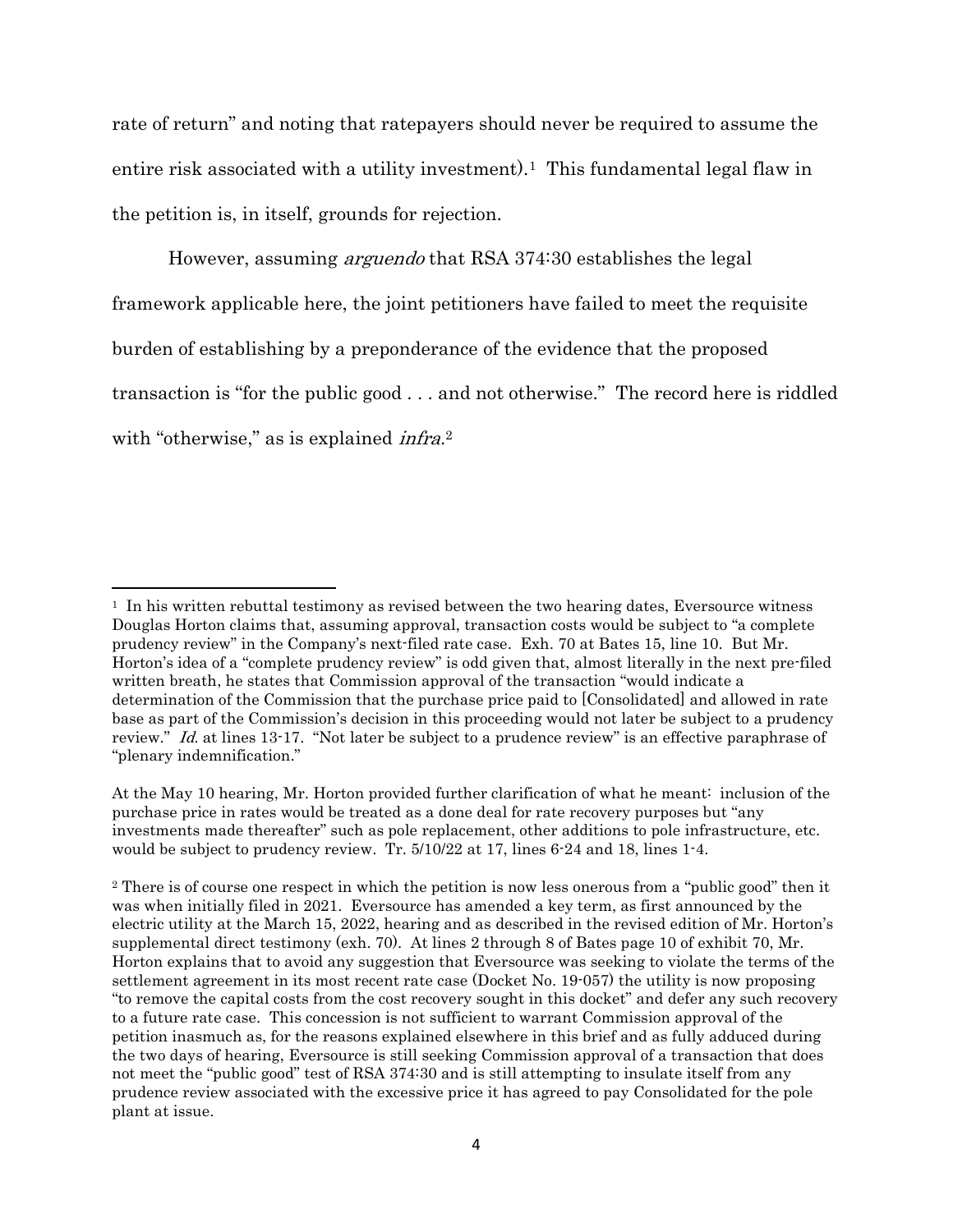# III. Fatal Flaw: Excessive Purchase Price

At the heart of this case – and thus the central reason why the Commission should reject the proposed transaction  $-\overline{\ }$  is the excessive purchase price to which Eversource has agreed. In this regard, the Commission should adopt as credible the assertions contained in the testimony of NECTA witness Patricia Kravtin and Department witness Stephen Eckberg. Their analyses are largely consistent with each other and are unrebutted in the record.

As Mr. Eckberg explained in the unredacted version of his testimony (exh. 21), if the Commission approves the agreement between Eversource and Consolidated then "Eversource ratepayers would be required to pay for costs that Eversource should instead collect from Consolidated" and certain costs would be included in rate base that do not belong there. Exh. 21 at 3, lines 20-21 and 4 at lines 1-2. Mr. Eckberg explained that the net purchase price to which the two parties agreed is simply a negotiated amount that bears no relationship to what Mr. Eckberg describes as the "book value" of the assets, see id. at 5, line 18, which he calculated as \$13,382,128, id. at 6, line 4.

The basis for Mr. Eckberg's determination of the book value of the pole plant to be transferred from Consolidated to Eversource is the so-called ARMIS report for the year 2020 that is attached to his testimony. Id. at 6, lines 8-19. ARMIS is an acronym meaning "Automated Reporting Management Information System," which is the platform used by the Federal Communications Commission to collect data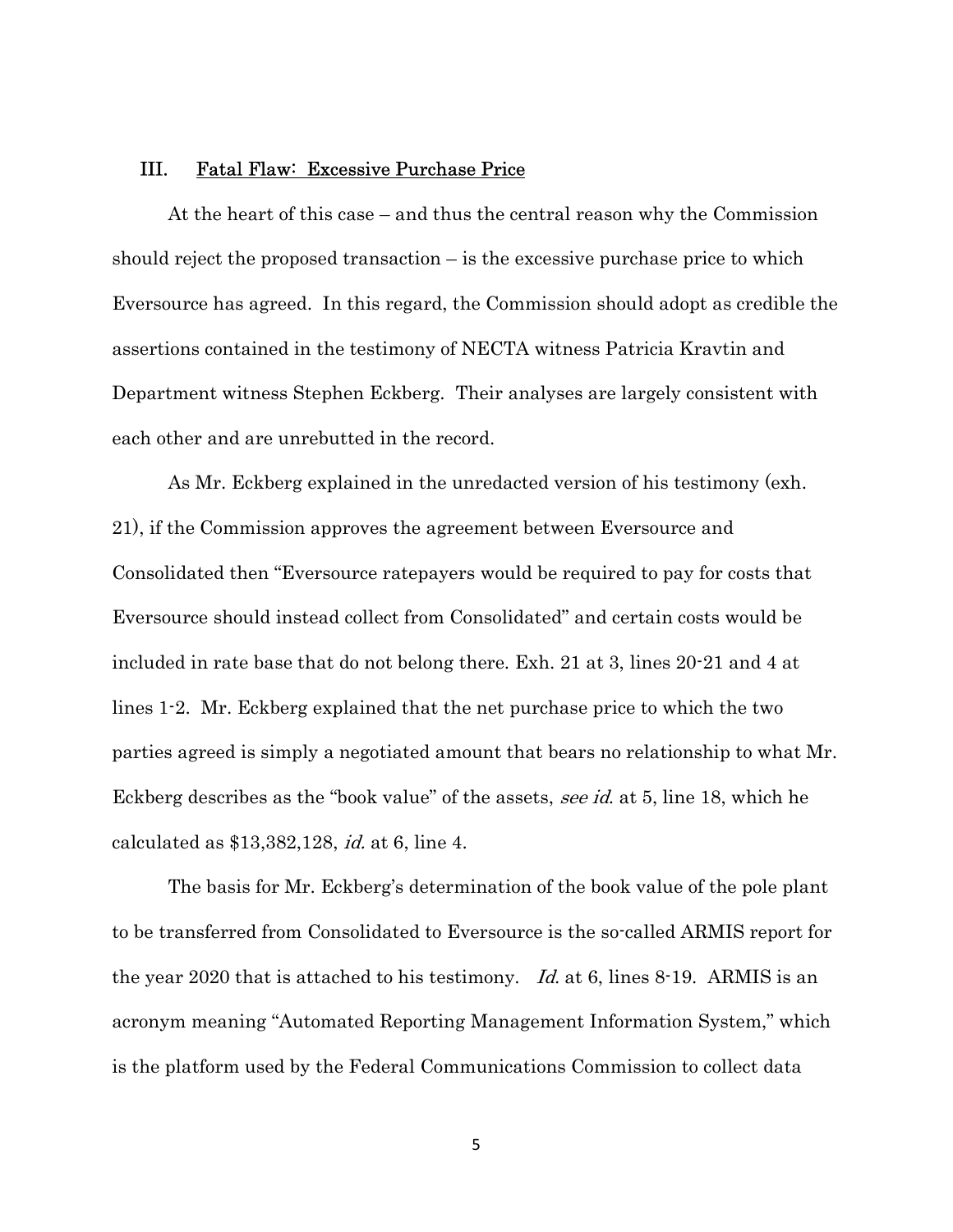from local exchange carriers like Consolidated.3 Although Consolidated's landline telephone service is no longer subject to rate regulation by the Commission in light of RSA 362:8 (exempting utilities that meet the definition of "excepted local exchange carrier"), the ARMIS data attached to Mr. Eckberg's testimony essentially shows what the book value, accumulated depreciation, and depreciation rate for Consolidated's pole plant would be for purposes of allowing the Commission to set such rates.

Depreciation emerges as the key metric for purposes of determining whether the purchase price agreed to by Eversource meets the "public good" requirement and is the appropriate amount of rate base to employ in quest of rates that meet the requisite "just and reasonable" standard. As Ms. Kravtin stated in somewhat succinct fashion, "from an economic and public policy perspective, the valuation of the transferred assets is appropriately based on the actual or imputed regulatory depreciation applicable to the pole assets as carried on the telephone company side . . . not the slower regulatory depreciation applied to Eversource." Exh. 72 at 2. In other words, as expert utility analysts Ms. Kravtin and Mr. Eckberg contend that the ARMIS data is probative of how these assets should be valued when inserted into Eversource's books.

The Commission should assume here that if these poles are fully depreciated on the books of Consolidated then Consolidated's customers have already paid in

<sup>3</sup> Information about ARMIS is available on the FCC web site at https://www.fcc.gov/economicsanalytics/industry-analysis-division/armis/armis-instructions-data as well as the federal rules and FCC orders cited there. The parties here are not in dispute about what ARMIS is or what its purposes are.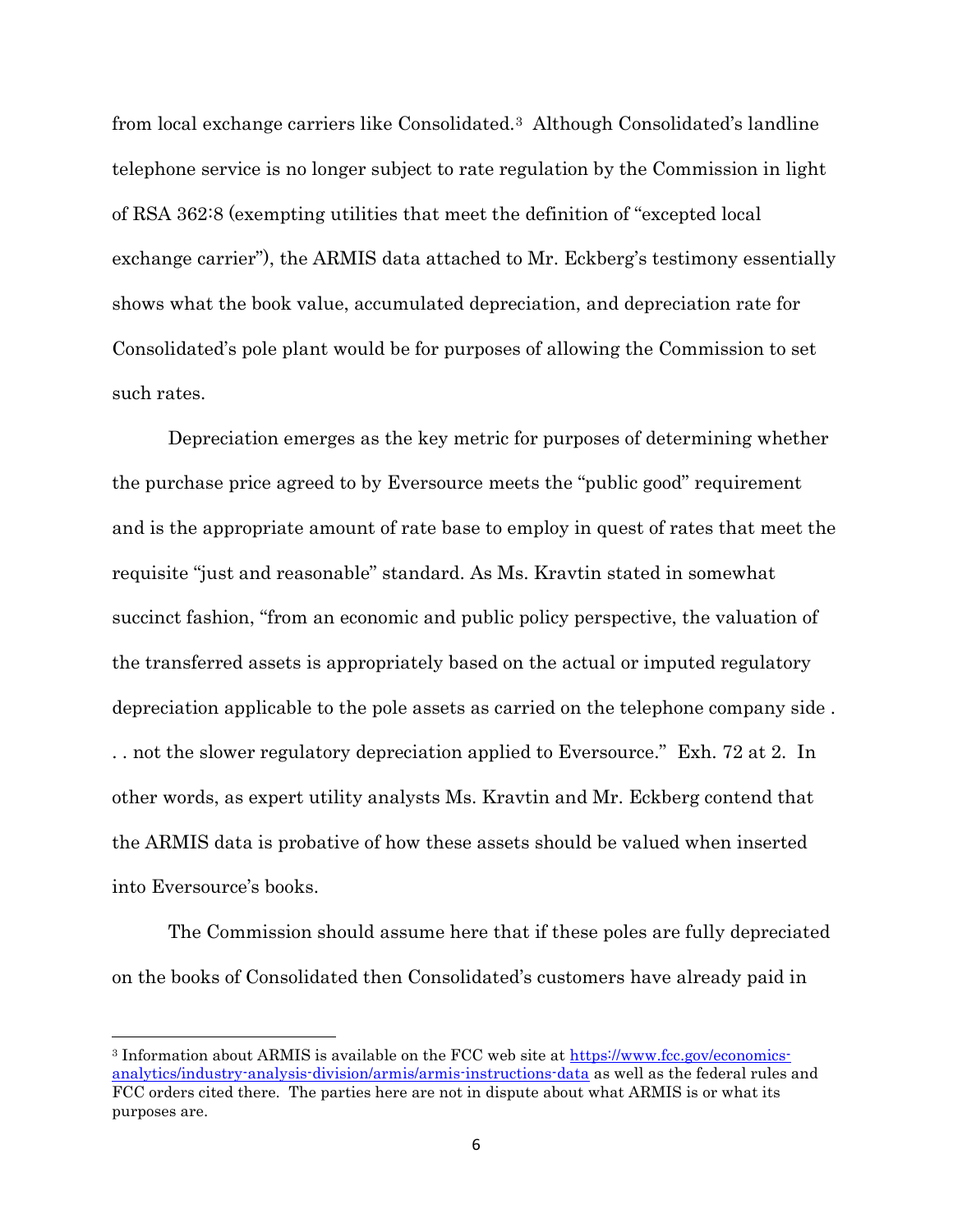full for them and any additional payment to Consolidated from Eversource's shareholders for the poles is a windfall. "[C]ustomers should not have to pay for the same asset multiple times . . . in contrast to what may be observed in competitive markets." Id. at 11. Eversource should not be allowed to evade this principle merely because the entity from which it is purchasing the assets is no longer regulated.

 Ms. Kravtin ably explained that the ARMIS data in question essentially recalculates the book value of the pole assets based on how they would have been treated if Consolidated were still a rate-regulated public utility. See exh. 39 at Bates 13, lines 4-11. She went on to explain that to be just and reasonable, rates that allow Eversource to recover on the pole plant the electric utility intends to acquire from Consolidated must "reflect an appropriate just and reasonable regulatory net book value consistent with regulatory treatment of depreciation and deferred income taxes applicable to regulatory assets," which must be "determined in accordance with [Uniform System of Accounts] requirements consistent with those reported in the ARMIS reports for communications carriers." Id. at Bates 16, lines 18-22. At hearing, Ms. Kravtin clarified that she is therefore calling on the Commission to impute a book value of these assets for rate recovery purposes, rather than taking exception to the ultra-accelerated depreciation rates that Consolidated has apparently applied because, as a formerly rate-regulated utility, it apparently can. See exh. 72 at 1.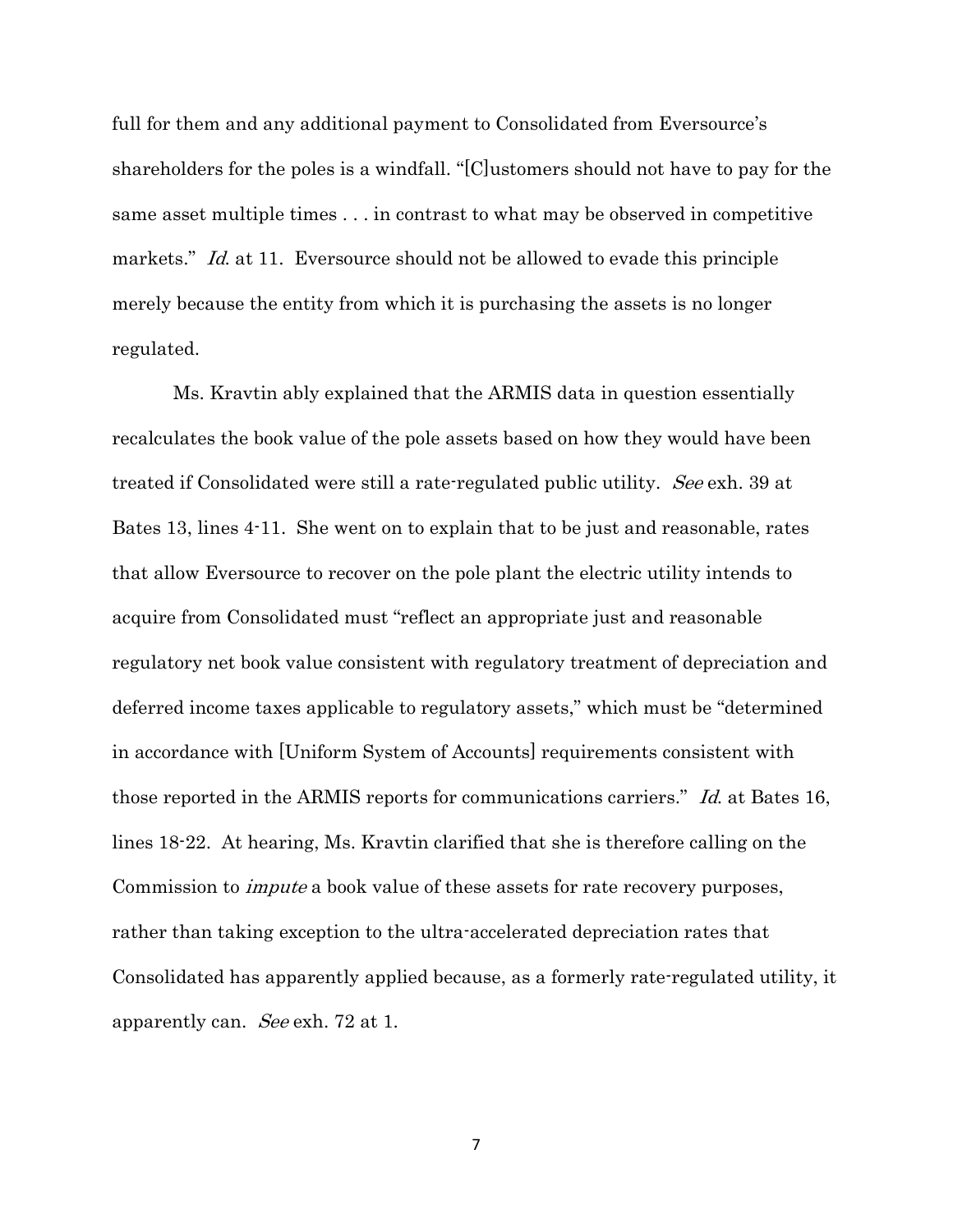In response to these contentions from Mr. Eckberg and Ms. Kravtin,

Eversource attempts to kick up a rhetorical dust cloud. Specifically, Eversource's lead witness attempts to defend the depreciation rate adopted by Consolidated in the hope that the Commission will deem it appropriate for application to the electric utility's request for rate recovery here. Mr. Horton testified that for a regulated utility like Eversource, accumulated depreciation "essentially reflects the amount that our customers have paid for the assets" whereas, because Consolidated is "not rate regulated," depreciation "doesn't stand for that proposition" and simply reflects a management decision "as to what it should record for GAAP accounting purposes." The distinction is obfuscatory in the present context.

Surely there is no dispute here that, in concept, depreciation is precisely as it has been described by the National Association of Regulatory Utility Commissioners ("NARUC") – "the decrease in the value or worth of a fixed asset that occurs throughout its life" that is "usually associated with utilizing the asset for the production of material goods or services." NARUC, "Depreciation Expense: A Primer for Utility Regulators (2021) at 10.4 While it is true – and the NARUC primer certainly acknowledges – that the process of accounting for depreciation has two distinct purposes (for businesses generally, determining taxable income, and for utilities, to calculate "an expense that a regulated entity is allowed to recover through service tariffs" consisting of "an estimate of the annual costs that is incurred by 'using up' or 'consuming' the value of specific assets for the provision of

<sup>&</sup>lt;sup>4</sup> The cited document is available at https://pubs.naruc.org/pub.cfm?id=6ADEB9EF-1866-DAAC-99FB-DBB28B7DF4FB.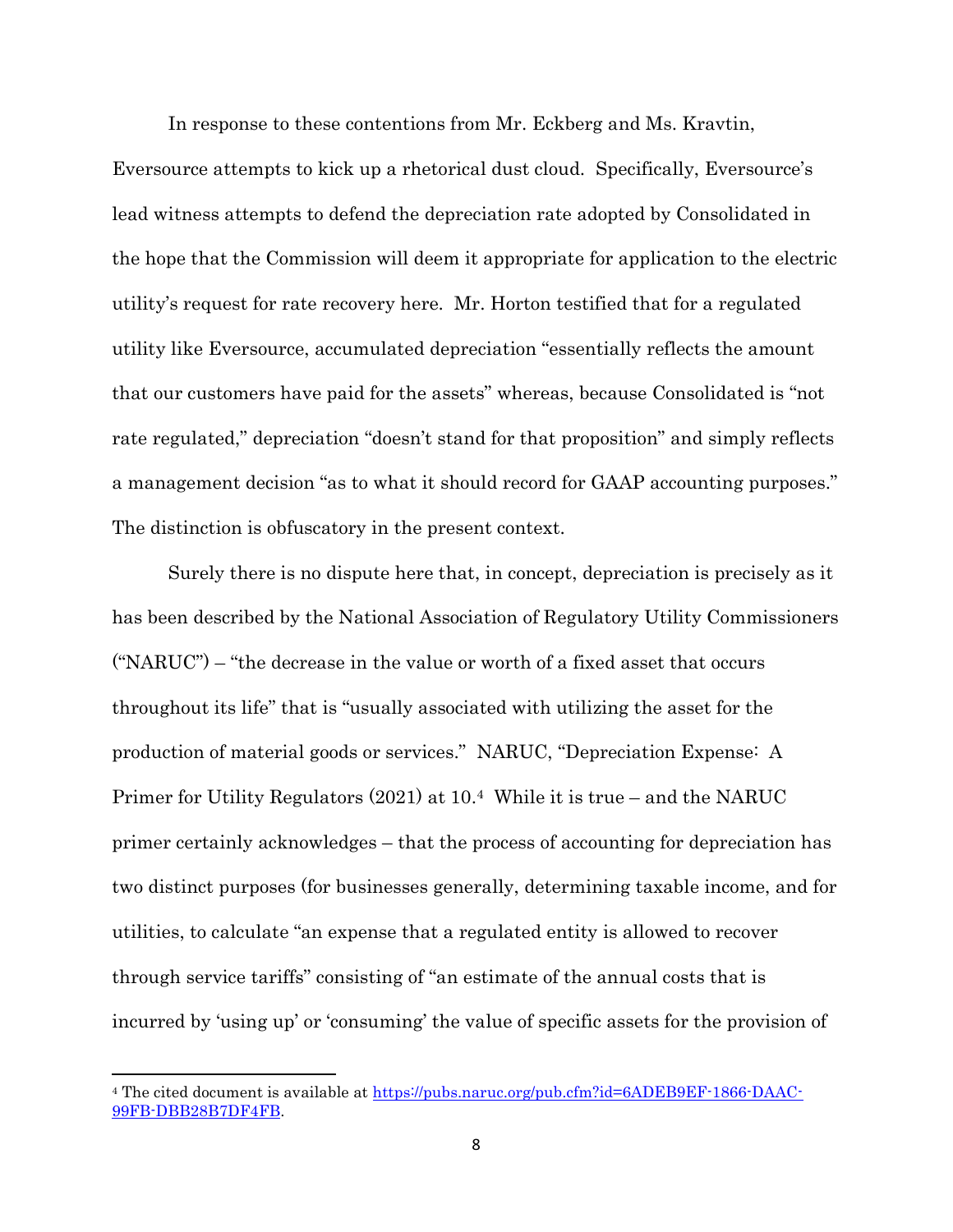the regulated service," id.), a business not subject to rate regulation (or at least, such a business that plans to remain solvent) must take depreciation expenses into account as it decides what prices to charge for its goods and services. No record evidence in this case suggests, and there is no basis for the Commission to infer, that an assumed five-year useful life for poles reflects a judgment by the company that its revenue over those five years fully compensated shareholders for their investment in those poles.<sup>5</sup>

In other words, the Commission should assume here that if these poles are fully depreciated on the books of Consolidated then Consolidated's customers have already paid in full for them and any additional payment to Consolidated from Eversource's shareholders for the poles is a windfall. "[C]ustomers should not have to pay for the same asset multiple times . . . in contrast to what may be observed in competitive markets." Id. at 11. Eversource should not be allowed to evade this principle merely because the entity from which it is purchasing the assets is no longer regulated.

Mr. Horton claimed at hearing that, for Consolidated, the "net book value doesn't stand for an amount that's not yet been paid for by customers," tr. 5/10/22 at 55, lines 15-17, but he has no way of knowing that because he does not have access to Consolidated's internal financial documents and thus, as Mr. Horton conceded, the purchase price was simply a "negotiated term," *id.* at 58, line 13. Asked directly

<sup>&</sup>lt;sup>55</sup> Ms. Kravtin made essentially the same point at the May 10 hearing. *See* tr.  $5/10/22$  at 91, lines 16-22 ("Whatever price is charged includes the recovery of costs" and "because . . . the rates charged by Consolidated were far in excess of even a regulatory capital recovery . . . by definition they were sufficient to recover more than that regulatory amount of depreciation").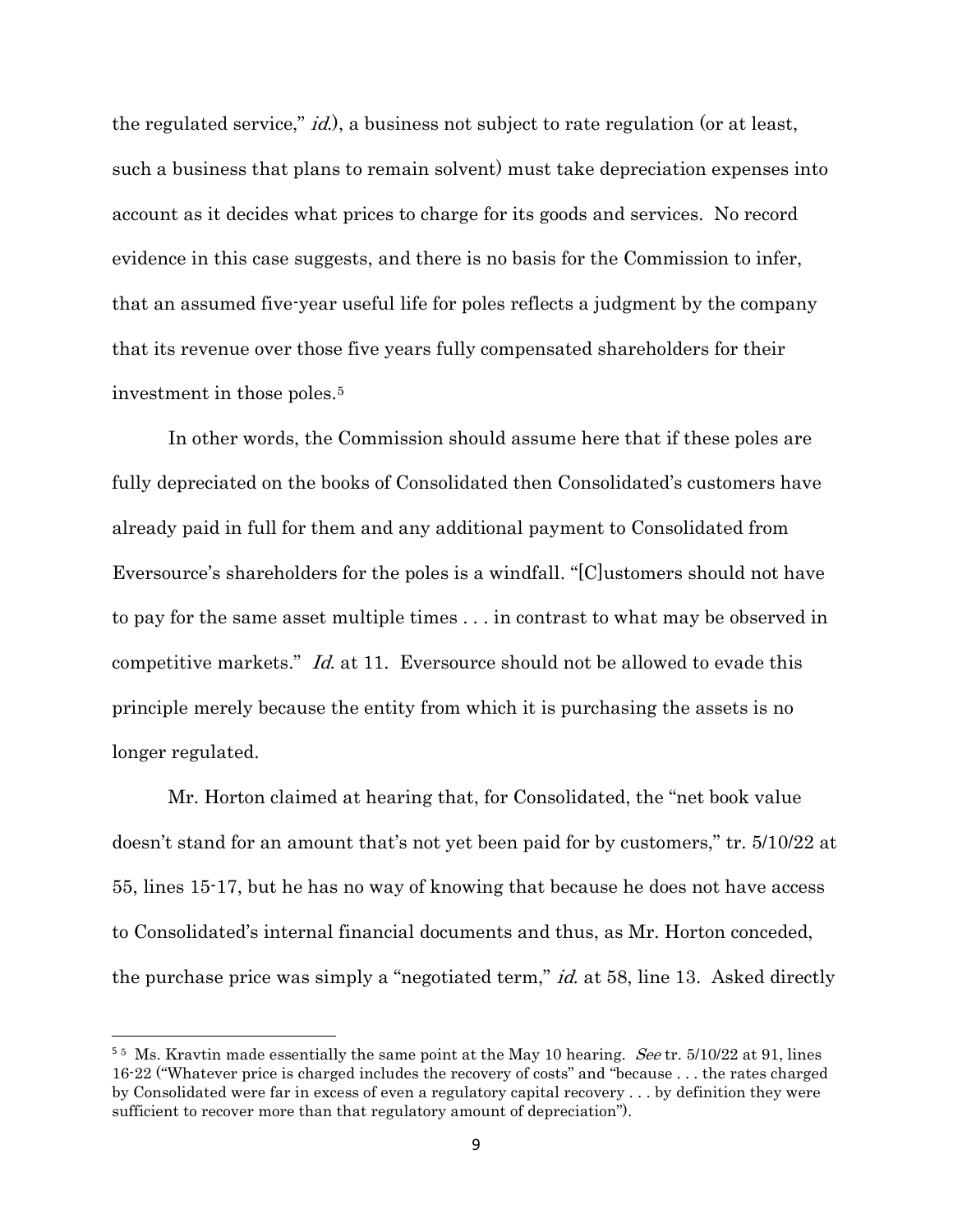whether he knew the extent Consolidated had already recovered its pole investment from its own customers, Mr. Horton had to admit that "I can't speak to the Consolidated side of that question." Tr. 3/15/22 at 87, lines 6-7.

Both Mr. Horton and one of the Consolidated witnesses, Sarah Davis, made much of the fact that, as to jointly owned poles, the value on the books of Eversource vastly exceeds the corresponding value on Consolidated's books. See id. at 18-21 (Horton) and 197 at lines 11-17 (Davis, asking "Why is this half worth less than that half?"). The answer is that nothing in this record gives the Commission a reason to assume that customers have not already paid for the assets Consolidated is proposing to sell to Eversource, and the burden here is with the joint petitioners. In other words, from the ratepayer perspective – and here, as usual, the ratepayers have the only wallet in the room – the Consolidated half of the poles are only "worth" buying to the extent they have not already been paid for.

#### IV. Improvident Compromise: Vegetation Management Expenses

 Even if the Commission could somehow determine that the gross purchase price agreed to by Eversource and Consolidated is just and reasonable, the proposed adjustment of that price to reflect the two companies' proposed resolution of their ongoing dispute does not merit the Commission's imprimatur. The dispute concerns the sums Consolidated owes Eversource for the telephone company's share of vegetation management costs. "[W]e are resolving the issue that is the subject of dispute as to Consolidated's vegetation management responsibility, up through 2020, the date that we signed the agreement," testified Mr. Horton. Tr. 3/15/22 at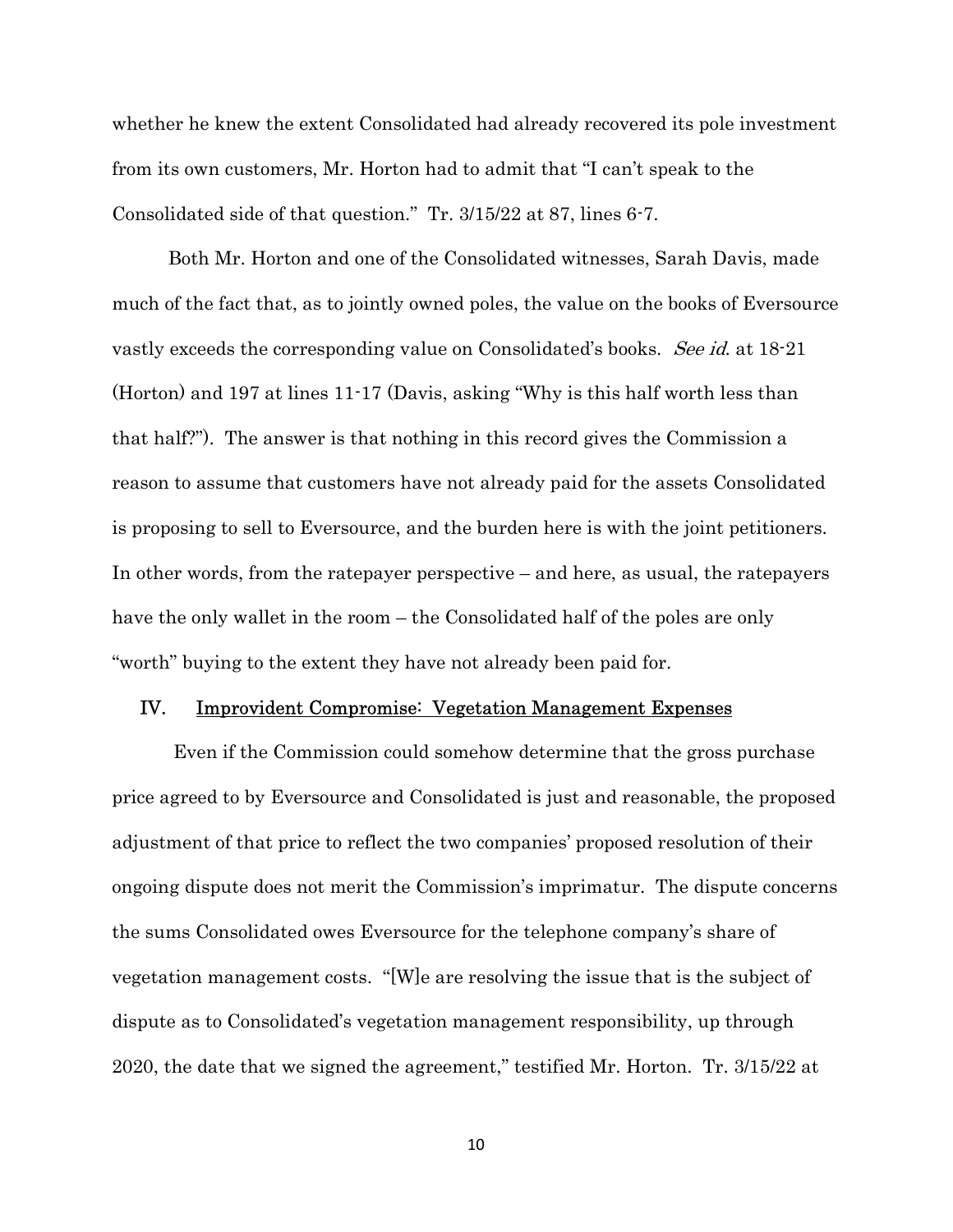96, lines 23-24 and 97 lines 1-4. Eversource wants "a mechanism to recover the incremental vegetation management expenses from that point forward," reconciled via the PPAM in the following year. Id. at lines 7.9 and 19.21; see also tr. 5/10/22 at 29, lines 15-16 and 23 24, and 30, lines 1-4 (noting that the requested cost recovery approval includes approximately \$8.3 million for 2021, plus "additional accrued but unpaid amounts for the current year, through the date of the closing of the proposed transaction" if approved).

Consolidated witness Michael Shultz testified that in 2018, Consolidated paid Eversource \$6.3 million in vegetation management costs but only \$3.9 million in 2019. Tr. 3/15/22 at 173, lines 21-24. The Commission should keep in mind that this was not the culmination of years of cooperative and successful joint pole ownership. Rather, as Mr. Schultz testified, Consolidated acquired its New Hampshire assets in 2017, paid \$5.2 million in 2018, disputed any and all further amounts, and in May of 2019 unilaterally announced that it would be paying nothing further to Eversource. Tr. 3/15/22 at 188, lines 1-12. Instead, Eversource and Consolidated commenced negotiations and entered into their agreement in late 2020 including liquidated amount to cover all remaining vegetation management obligations for Eversource to be applied as a credit to the agreed upon purchase price. As the Commission is aware, Consolidated has thus far successfully claimed that this amount should not be publicly disclosed, despite its centrality to the highly controversial agreement now pending in this docket, although it appears inter alia at line 16 of page 188 of the transcript of the March 15, 2022 hearing.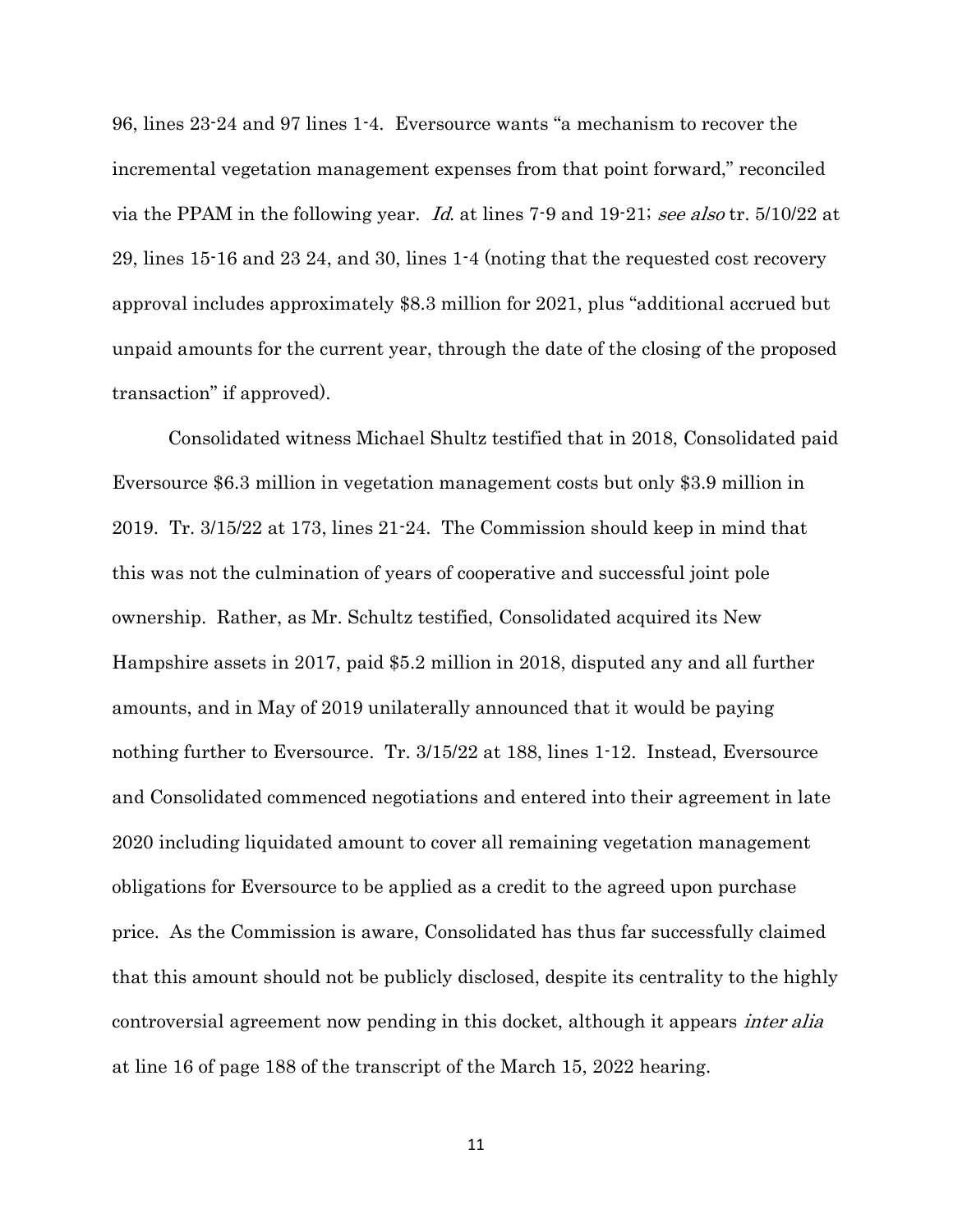Eversource is asking to be relieved of an obligation to pursue reimbursement for vegetation management costs payable by Consolidated so that Eversource can collect the money from ratepayers instead. Mr. Horton admitted that the ownership transfer will not reduce vegetation management expenses, conceding: "the vegetation management on the system is going to need to be performed at the [requisite] level, regardless of whether or not we own the poles jointly with Consolidated or not. The issue is a matter of 'will Consolidated pay or not?'" Id. at 149, lines 8-16.

What a stark contrast this presents to the way a similar dispute has played out between Consolidated and the state's only customer-owned electric utility, the New Hampshire Electric Cooperative ("NHEC"). Where Eversource chose to cut a deal with Consolidated, NHEC sought relief via civil litigation in Superior Court. See tr. 3/15/22 at 181, lines 21-24, 182, and 183 lines 1-3; see also exh. 26 (order of Superior Court denying Consolidated summary judgment motion). Mr. Shultz characterized the agreement his company reached with Eversource as a "win/win for both . . . parties," tr.  $3/15/22$  at 191, line  $3 - a$  true statement. But the "win" achieved by these two investor-owned companies would come at the unfair and unreasonable expense of Eversource's captive customers. Thus, it is not surprising, and the Commission should duly take note, of how the same dispute plays out differently when the electric utility at the negotiating table has no shareholders to enrich and only its customer-owners' interests to consider.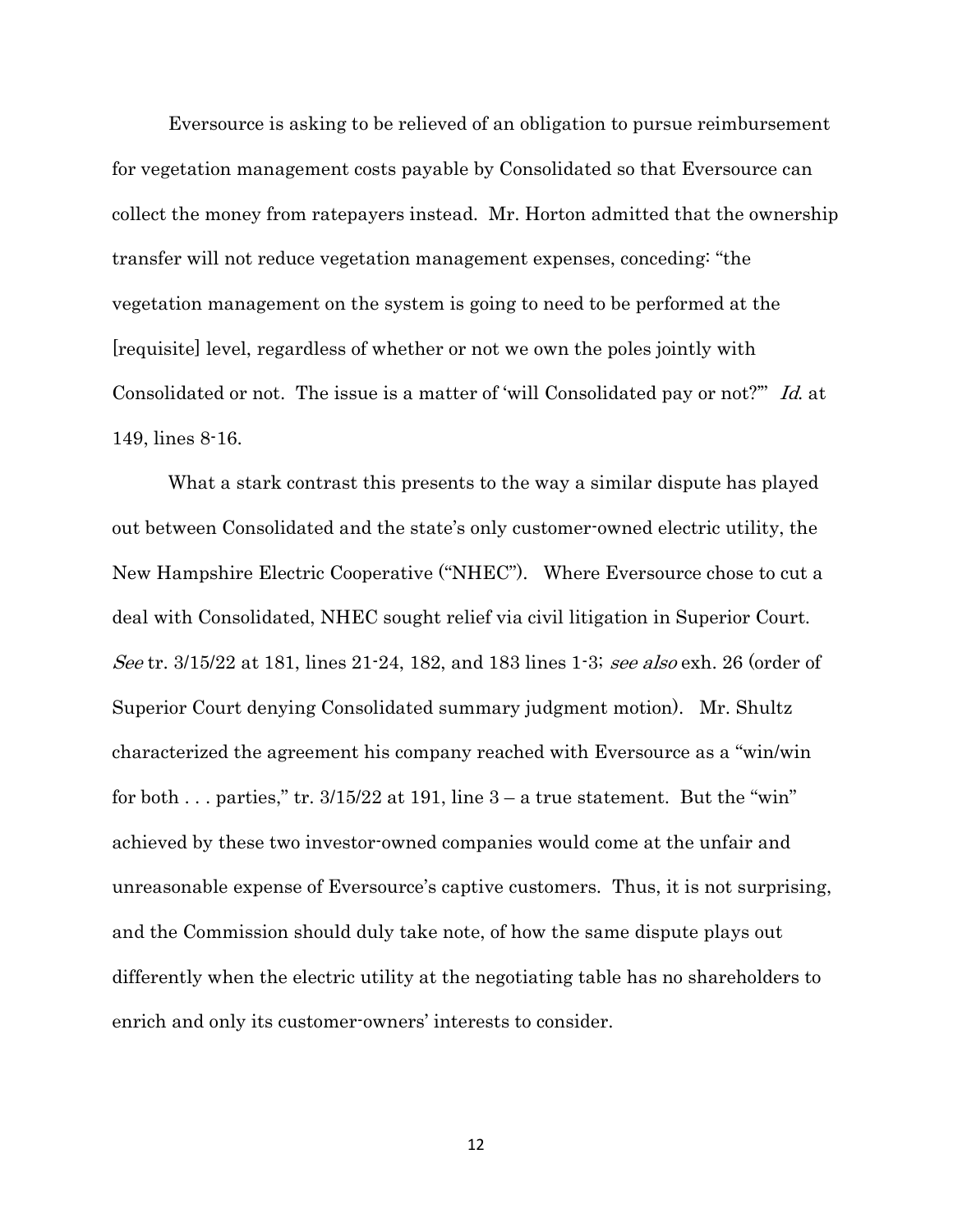## V. **Trust Me" Reliability Benefits**

Eversource witness Jason Yergeau testified at the March 15 hearing that he and his employer "firmly believe that our exclusive ownership of the utility poles [in the Eversource service territory" is in the long-term best interest of our electric customers." Tr. 3/15/22 at 27, lines 16-18. He referenced Eversource's "rigorous, proactive pole inspection replacement program," id. at 28, lines 14-15, and pointed out that Eversource is "more successful" than Consolidated at "avoiding broken poles in bad weather," id. at 29, lines 8-9. Mr. Yergeau predicted that once Eversource owns all of the poles in his service territory, "delays in pole replacement will be eliminated" because there will no longer be a need to coordinate such work with the other pole owner. *Id.* at lines 12-21.

The OCA does not disagree with Eversource that as the beneficial electrification of New Hampshire proceeds while landline telephone service continues its inexorable slide toward complete obsolescence, it is optimal for the state's electric distribution companies to assume full ownership of the utility poles within their service territories. But that general proposition does not relieve Eversource of its burden of proving here that the proposed transaction is for the public good pursuant to RSA 374:30.

Nevertheless, Eversource is asking the Commission to assume that reliability benefits will materialize in the wake of the transaction. When asked at hearing whether Eversource had any "quantifiable evidence" of "additional units of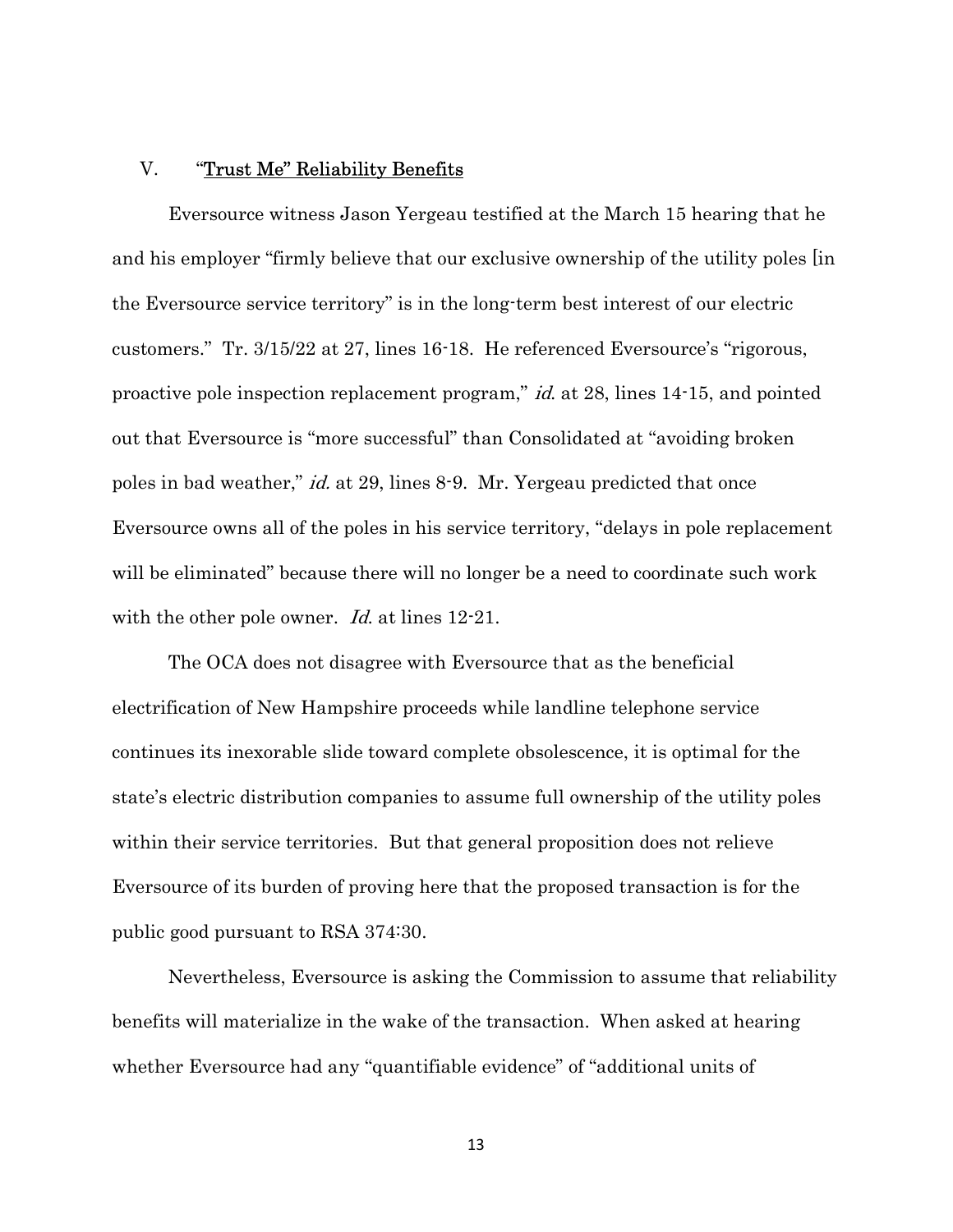reliability," however measured, that would result from the transaction, Mr. Horton confirmed that his employer has nothing. Tr. 5/10/22 at 88, lines 3-7. "[D]ifficult to quantify" was his explanation. Id. at line 12; see also id. at 106, line 13 ("[T]<sup>o</sup> my knowledge, they have not been quantified," said Eversource witness Yergeau). Eversource is asking the Commission buy into Mr. Horton's perspective – which he himself characterized as "biased" – that customers simply "be more comfortable knowing" that total pole ownership by their electric distribution utility as opposed to a telephone company "is the paradigm for service" in light of Eversource's approach to pole safety and pole maintenance. Id. at 59, lines 12-15.

Fantasy cannot become the basis of findings, at least not in a contested administrative proceeding conducted pursuant to RSA 541-A. As Mr. Eckberg pointed out, Eversource has recourse via the intercompany operating procedures agreed to by Consolidated when Eversource believes the telephone company is not meeting its obligations as a vigilant steward of utility poles. Exh. 21 at 7-8. Eversource chose to negotiate away its rights as Consolidated's co-owner, but the terms are unfair to Eversource customers. This reality, well supported by record evidence, cannot be superseded by Eversource testimony about its executives' inchoate belief that its customers will simply sleep better at night knowing that Eversource and not Consolidated is completely in charge of the utility poles that provide them with service.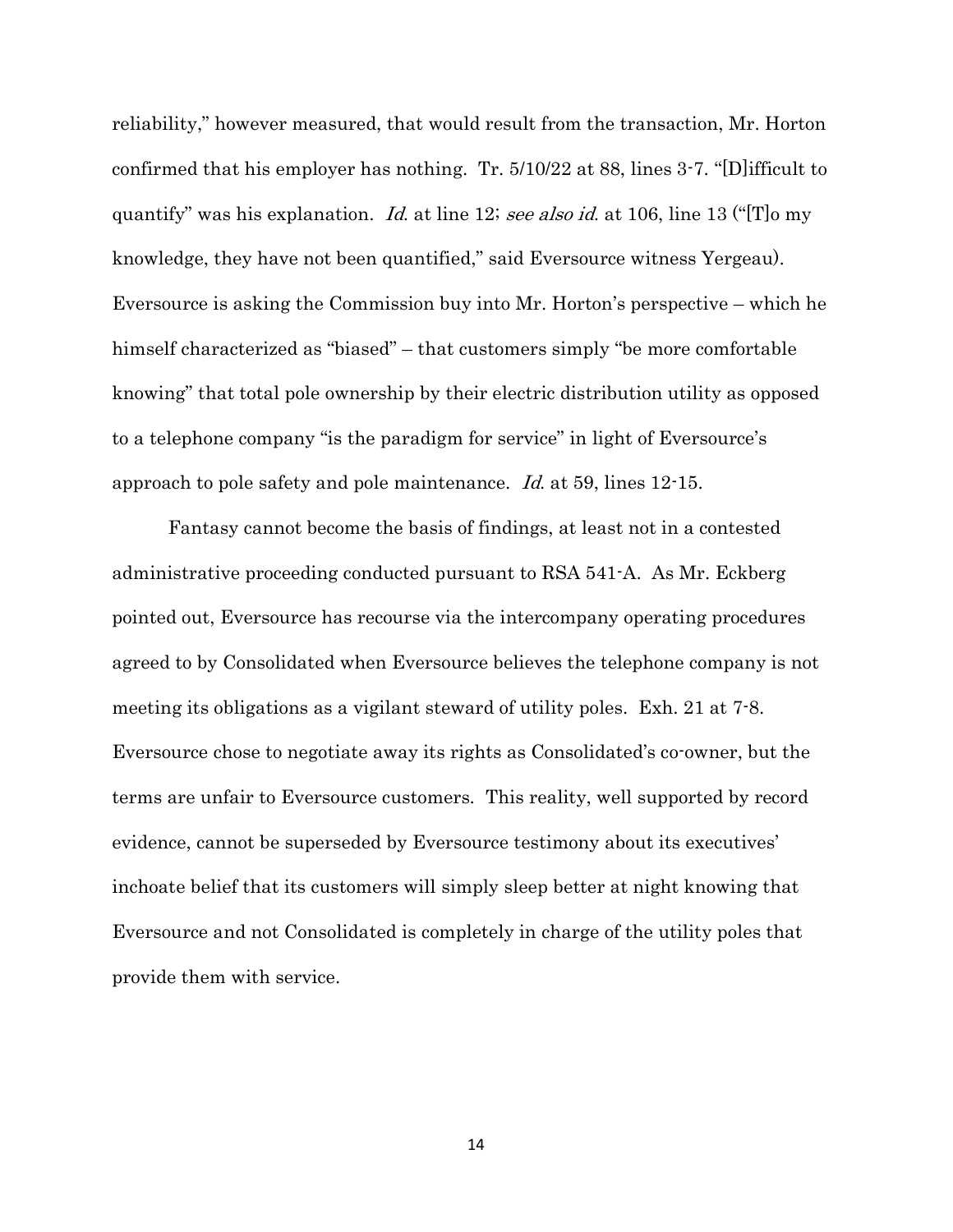## VI. The Obvious Answer: Eminent Domain

"I would love to take the poles for free, and I would love for [Consolidated] to pay us for it," confessed Eversource witness Horton toward the end of the first day of the hearing. Tr. 3/15/22 at 160, lines 11-13. "That just is not a business transaction that [Consolidated] would enter into." Id. at 4.5.

The question here is not whether "free" is the right price for Eversource to incur, and pass along to customers, for assuming sole ownership of the poles. Rather, the question is what price is just and reasonable – and whether, on the present record, the Commission can find that the agreed-to-price meets the standard. The answer, as already noted, is "no."

Thus, given that it is impossible for Eversource to reach an agreement with Consolidated providing for a reasonable purchase price for the pole assets in the Eversource territory, and given the undisputed evidence that such a transaction would be in the public interest, the obvious answer is for Eversource to invoke RSA 371 to acquire the assets via eminent domain. In the absence of any reasonable dispute over whether such an acquisition would meet the requisite public benefit test, see, e.g., Petition of Bianco, 143 N.H. 83, 86 (1998) (defining the test as one of "reasonable" rather than "absolute" necessity) (citation omitted), the focus of such a proceeding would be to determine precisely what the evidence adduced in this docket lacks: a fair market value for the assets in question, the determination of which is objectively determined via a public (or at least somewhat public) process.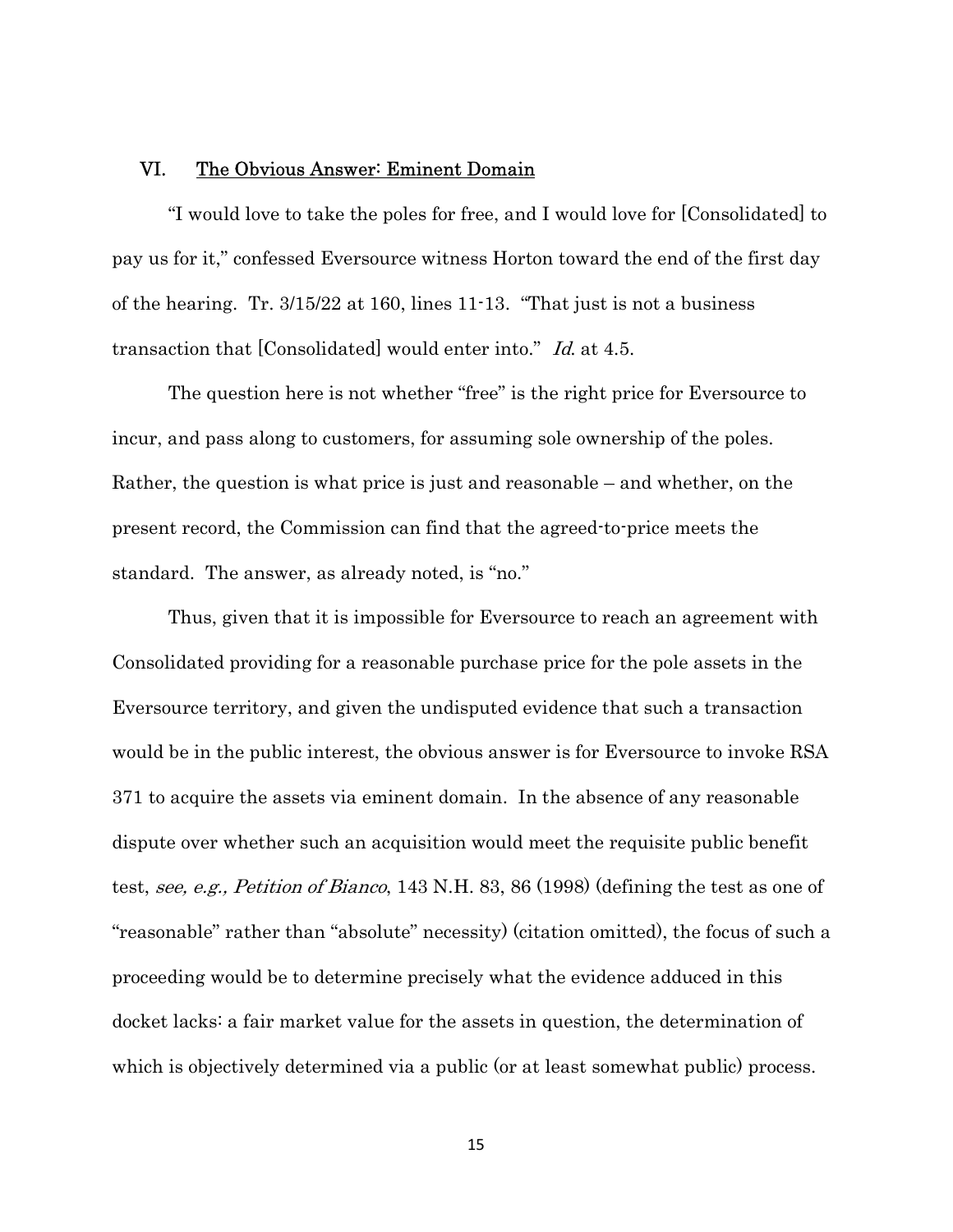In the process of rejecting the instant petition, the Commission should therefore suggest that Eversource consider instituting eminent domain proceedings. Eversource is correct that, ultimately, it should emerge as the sole owner of the utility poles in its service territory.

### VII. Conclusion

The transaction for which Eversource and Consolidated seek approval here does not meet the "public good" standard set forth in RSA 374:30. Eversource has agreed to pay an unreasonable price for Consolidated's share of the utility pole assets in the Eversource service territory in New Hampshire. The purchase price is then offset by an amount that reflects an agreement to which Eversource should not have entered, in connection with disputed vegetation management costs that should be resolved by a judicial or quasi-judicial decisionmaker based on a full evidentiary record. Ultimately, Eversource seeks guaranteed rate recovery – plenary indemnification – based on the notion that its customers assume, and thus that the Commission should assume, – everyone is better off if Consolidated is relieved of any obligation to maintain utility poles in the Eversource territory. For the reasons stated above, the Commission should not repeat past mistakes by allowing a telephone company to flee its obligations in such fashion. See Order No. 24,824 (2008) in Docket DT 07-011 (approving transfer of Verizon landline telephone network to Fairpoint Communications) and subsequent docket entries in that proceeding.6 Rather than attempt to negotiate a new bargain for Eversource

<sup>6</sup> Those subsequent docket entries are available at https://www.puc.nh.gov/Regulatory/Docketbk/2007/07-011-3.htm.